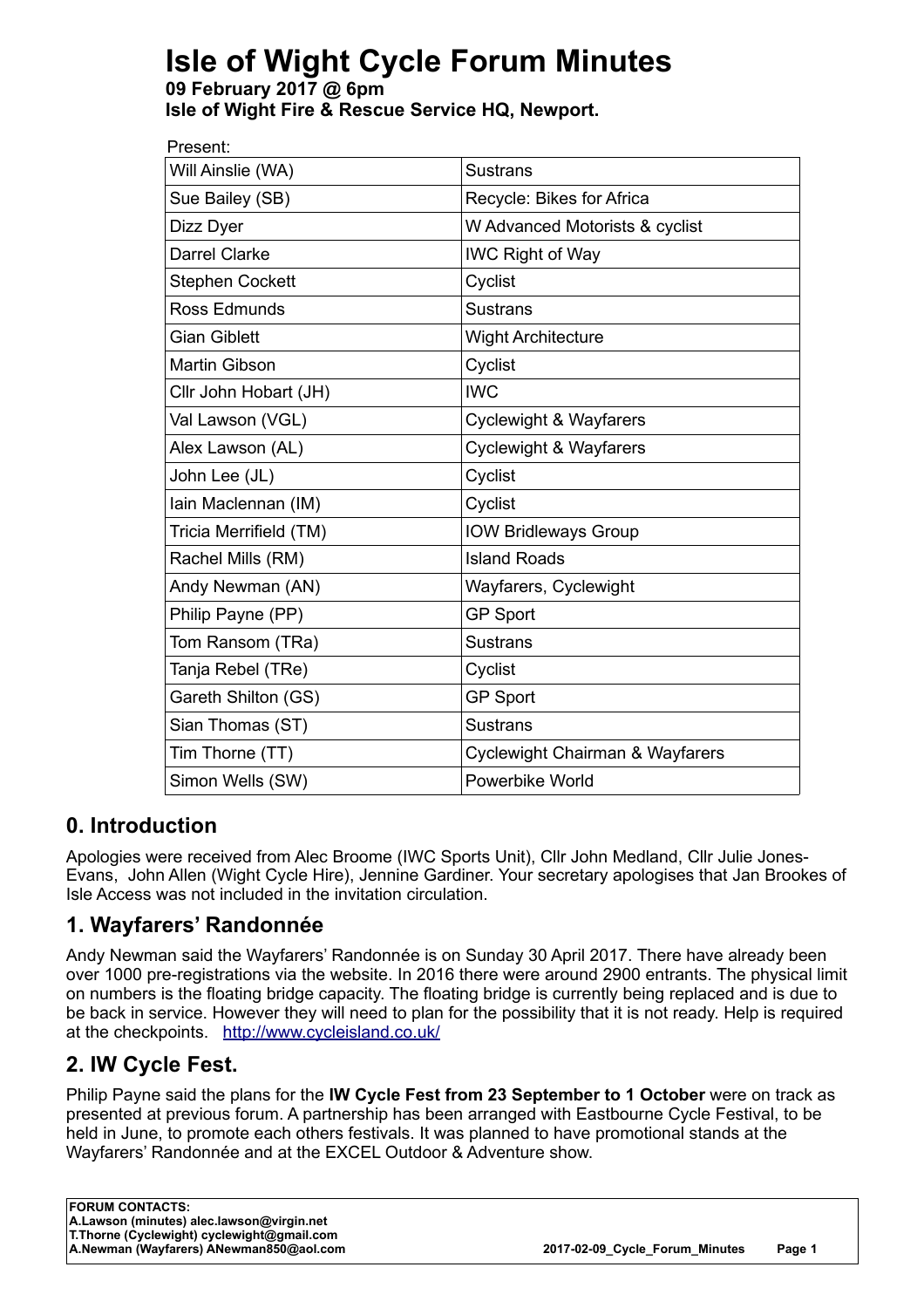Kids bikes were presented as prizes in competitions, with assistance from Saracen. Kids racing programmes were to be subsidised by paying entrance fees. IW Cycle Fest banners were on show & branding would be on 9 sonar boats coming into Cowes.

The draft plan & schedule is published: see <http://www.iwcyclefest.com/> Cyclo-cross racing events will have British Cycling officials present. They hope to have the two Sunday Wayfarers' rides & the Autumn Tints ride to be included. Rides will be free if the ride makes no charge. The events which charge will provide enough funds for insurance. More rides are being added which will cater for a wider range of people

# **3. Visit Isle of Wight Website – cycling**

TT reported there would be a stand at the EXCEL Outdoor & Adventure Show. Help wanted. More cycle route leaflets were nearly ready. Website update is in progress – comments from people about the content were welcome. Tom Ransom said visitor surveys on ferries provided valuable data on visiting cyclists. It is estimated that visiting cyclists contributed more than £5M to the Island economy.

### **4. West Wight Multi User Path**

Sian Thomas is Sustrans Network Development Manager, England South Central, having been appointed 5 weeks ago. She hopes to be involved in route improvements on the Island & will be exploring locally during her trip. Her Sustrans predecessor Nick Farthing is helping.

Darrel Clarke is IWC Rights of Way Officer (and spare time mountain biker). Along with Jennine Gardiner, one maintenance officer & 2 operatives they are responsible for 500 miles of rights of way which have to be recorded, enforced and maintained.

TT addressed funding for improvements to the network. Lottery funding is allocated to concrete projects, but first these must be identified and specified, a process which costs money. For example it was hoped to create a multi user path to West Wight, which connected via Gunville, with Sustrans route 23 from central Newport.

It was noted that IWC has a budget which includes 106 money from developers. Darrel Clarke said the council have looked into projects which could be included in future network improvements. They identified the Medina Greenway (Island Harbour to East Cowes) and coastal improvements as two priorities. The Gunville multi-user project is not to be funded at present.

RM said Island Roads has IW Foundation which will consider bids till 1 May for amounts of £3-16,000 for suitable projects. A sponsor is needed within Island Roads. 2 days of employees time is available. Receipts for cash items will be paid. Objectives to be demonstrated are social inclusion and access to employment. (Note Route 23 East of Blackwater is a possibility for improvement. A sponsor within IR is needed.)

DD asked DC if an addition to the RoW network leading to more maintenance cost was a problem. DC said RoW were ok with that. RM said Island Roads apply a formula to the path when they accept a maintenance contract.

TM said the Wroxall to Shanklin multi-use path now seems a success.

WA asked DC about the Island Harbour to Whippingham Church route. £300k had been applied for on the basis of IWC providing matched funding. IWC now owns land next to the caravan park.

This was discussed in the light of the Coastal Path project. DC said it was not yet determined if the route would follow the Medina River estuary or if the route would cross at Cowes. The Coastal Path project is to be completed by 2020 and will be fully funded by central government via Natural England but only as a footpath.

AL said that cyclists themselves should come up with some funding as had the Ramblers & equestrians.

IM asked if the West Wight route followed the rail route? DD asked if planning permissions were granted subject to restrictions to protect a through route? TT said that the Local Travel Plan made provision for a route. This was confirmed by DC who said that officers were reminded regularly to give special consideration when an application was made near the line of the railway. For example the solar park at Ningwood had a condition attached for provision of a bridleway – although this was held up by a legal dispute which it was hoped would soon be resolved. Cllr JH added that a new housing scheme in his ward was planned with a gap providing for the route included.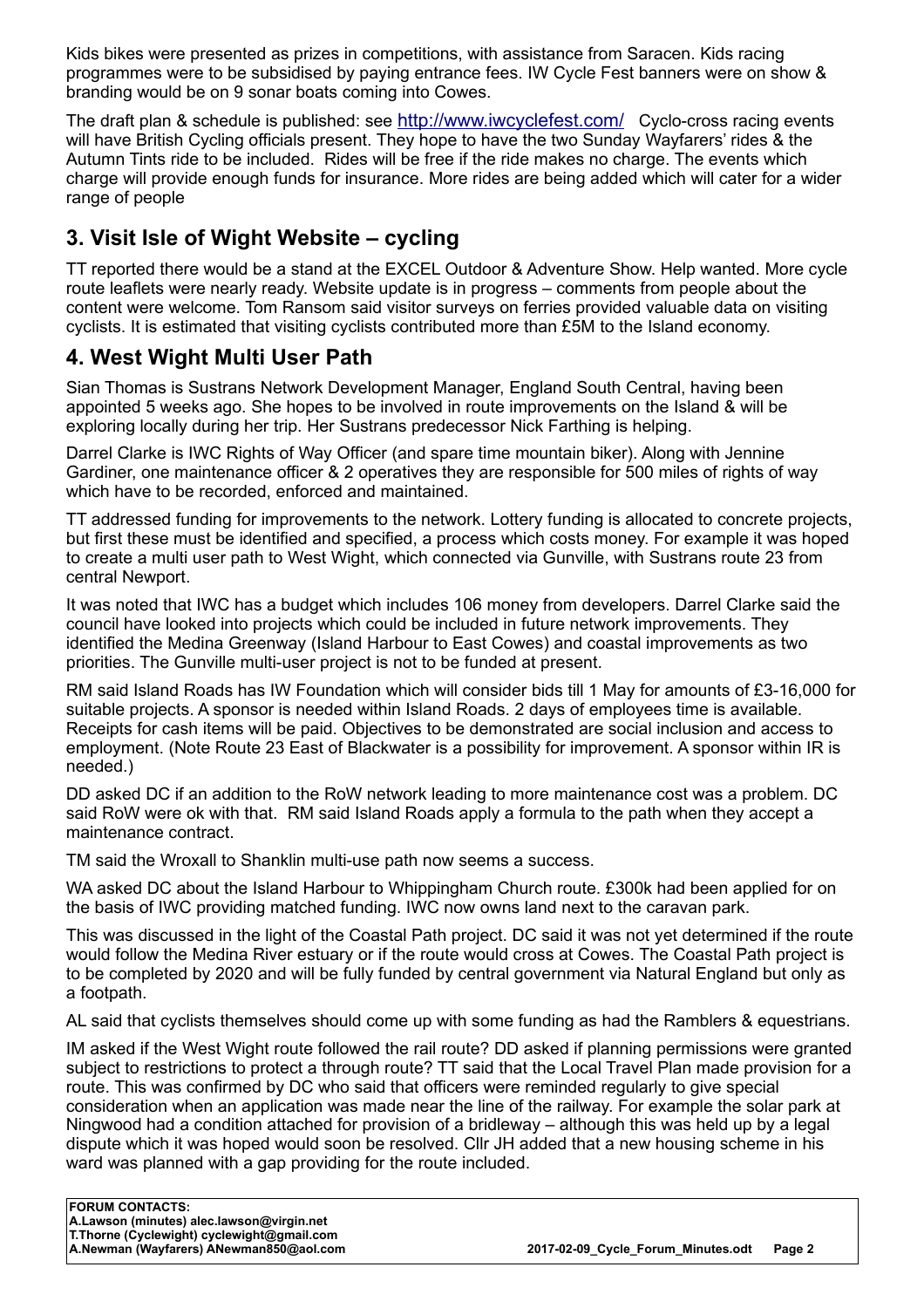TT said that plans for Carisbrooke College in Newport had been submitted with a travel plan to be written after the building had been completed and with parking provision for only 20 bikes for 600 children and 40-50 staff. Following Cyclewight's submission this had been improved with more cycle parking and a travel plan which would be prepared before construction commences.

 RM said a transport policy was in place that planning officers should apply. TR said planning restrictions & levies were important but only came into play if the landowner was a developer. He asked if there was a way to incentivise other landowners? TT said Natural Enterprise, a community interest company, could source possible funds which might cover this. GG said it is the role of project managers and planning officers to see what incentives are available instead of more punitive actions.

# **5. Road Safety & 20s Plenty**

Stephen Cockett said he is campaigning in support of the 20s Plenty campaign of Cllr Julie Jones-Evans (who was at an IWC executive meeting). He pointed out that 15 million people live in areas where they benefit from traffic speed restriction. It is not proposed restrictions would be applied to trunk roads. He is happy to be contacted has a Facebook page and his email is s.c5654@gmail.com.

Cllr JH said he supports the campaign, and that new council leader voted in support at council today.

VGL said that the Remember Evie charity is supplying wheelie bin speed limit stickers. RM said she understood the police recommend not to do this for legal reasons.

DC said a funding allocation of £100k is proposed for 20s Plenty schemes in the IWC budget for next year. TT said legislation has been rescinded or simplified so that it would be less expensive than before to introduce the schemes.

# **6. IW Cycle Network: Island Roads**

Rachel Mills was asked to explain to the Cycle Forum the maintenance policy for cycle networks. For the contractor Ringway Island Roads she explained that the company model was that there was front-loaded investment which should pay off due to longer life of roads over the 25 year timespan of the contract. The legal responsibility for highways remained with the IWC, while a company known as SPC contract to the IWC to manage the financial side. There are milestones built into the period of the contract and the core investment is to be complete by start of 2020 financial year. The two categories which they recognise are carriageways (roads) and footways (which includes cycle tracks to us). The contract delivery is monitored by UK PMS, Payment Management System.

A detailed visual inspection carried out on 20m sections, with scores averaged and target set to be met by the 2020 date. There was a rolling program of these assessments, but IR believe they are on target once the resurfacing is complete. There is a lower target, below which resurfacing will be done. In overall terms they are responsible for safety of carriageways and footways. With respect to cycle tracks unbound surfaces cannot be surveyed and hence are not included in the resurfacing programme. Island Roads are responsible for cutting back to 1m on each side of the track, and they approach landowners when there are overhanging trees.

DD asked what IR considers to be safe on road surfaces? He thought some carriageways had been surfaced unnecessarily and others left undone which were dangerous. RM said Island Roads maintain an online safety register to which any unsafe place can be reported. This can be done online at [www.islandroads.com/23-report-it-online.html](http://www.islandroads.com/23-report-it-online.html) 

DD also asked about sweeping up hedge cuttings? This should be done within 48 hours. Cllr JH noted a lot of hedge cutting is done under contract with IR.

AL said that route 23 east of Blackwater is in a very poor & waterlogged state. RM said it could be reported as unsafe to the above link.

WA asked about Newport harbour and its improvement which was has been postponed several times.

# **7. County Press Cycling Page: Simon Wells**

SW explained that he is arranging with the County Press for a regular cycling page, to cost around £300. He hoped to raise funds from cycling businesses or groups, say six X £50 per issue, and was aiming for March. Cllr JH said he should contact Cllr Julie Jones-Evans who is responsible for the Regeneration portfolio which does have a budget.

SW said that the IWC is not supporting the Cycle to Work initiative to allow paying via salary deductions